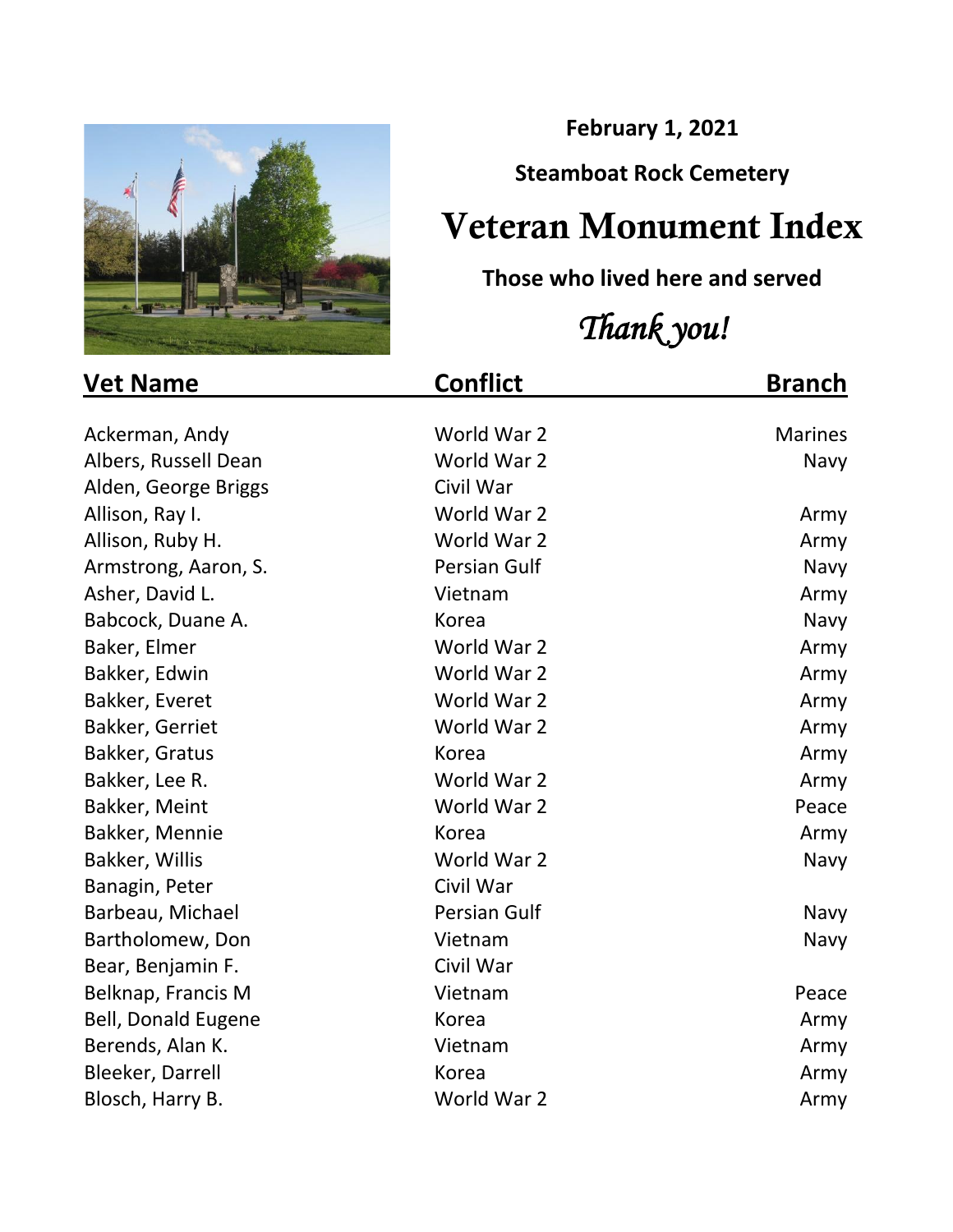| <b>Vet Name</b>       | <b>Conflict</b>     | <b>Branch</b>      |
|-----------------------|---------------------|--------------------|
| Blosch, Harry Dean    | Vietnam             | Us Air Force       |
| Blossie, John         | World War 1         |                    |
| Blythe, Ernest R.     | Korea               | Peace              |
| Blythe, Kenneth D.    | Korea               | Navy               |
| Blythe, Wayne L       | Vietnam             | Us Air Force       |
| Bolar, Leon           | World War 2         | <b>Coast Guard</b> |
| Bolar, Leon           | World War 2         | <b>Marines</b>     |
| Bolar, Merle          | World War 2         | Navy               |
| Boomgarden, Jake      | World War 1         |                    |
| Boomgarden, Lee       | Korea               | Peace              |
| Boomgarden, Lloyd R.  | World War 2         | Peace              |
| Boomgarden, Ralph     | Korea               | Army               |
| Bowers, Inman         | Civil War           |                    |
| Bowers, Wm. J.        | Civil War           |                    |
| Bowman, Chas C.       | World War 2         | Army               |
| Boyenga, Harold J.    | World War 2         | Navy               |
| Boyenga, Henry W.     | World War 1         |                    |
| Boyenga, Raymond B.   | World War 2         | Army Air Force     |
| Bremner, Robert Neal  | World War 2         | Peace              |
| Bright, Dean Leroy    | Vietnam             | Army               |
| Brown, Arel           | World War 2         | Army               |
| Brown, James          | Vietnam             | Army               |
| Bunger, Oldig         | World War 2         | Army               |
| Bunger, Tielko H.     | World War 2         | Army               |
| Burns, John C         | World War 2         | <b>Coast Guard</b> |
| Burns, Robert W.      | <b>Persian Gulf</b> | Navy               |
| Burns, William R.     | World War 2         | Navy               |
| Butters, W.R. (Dick)  | Korea               | Army               |
| Cable, David          | Civil War           |                    |
| Caldwell, J. Mctosh   | Civil War           |                    |
| Caldwell, Stan        | Vietnam             | Navy               |
| Caldwell, Willard J.  | World War 1         |                    |
| Callaway, Eugene      | Korea               | Peace              |
| Callaway, Robert Dale | Vietnam             | Army               |
| Callender, Levi       | Civil War           |                    |
| Campbell, A. A.       | Civil War           |                    |
| Campbell, John L.     | World War 1         |                    |
| Campbell, L. E.       | Civil War           |                    |
| Campbell, Lucian C.   | Civil War           |                    |
|                       | 2/1/2021            |                    |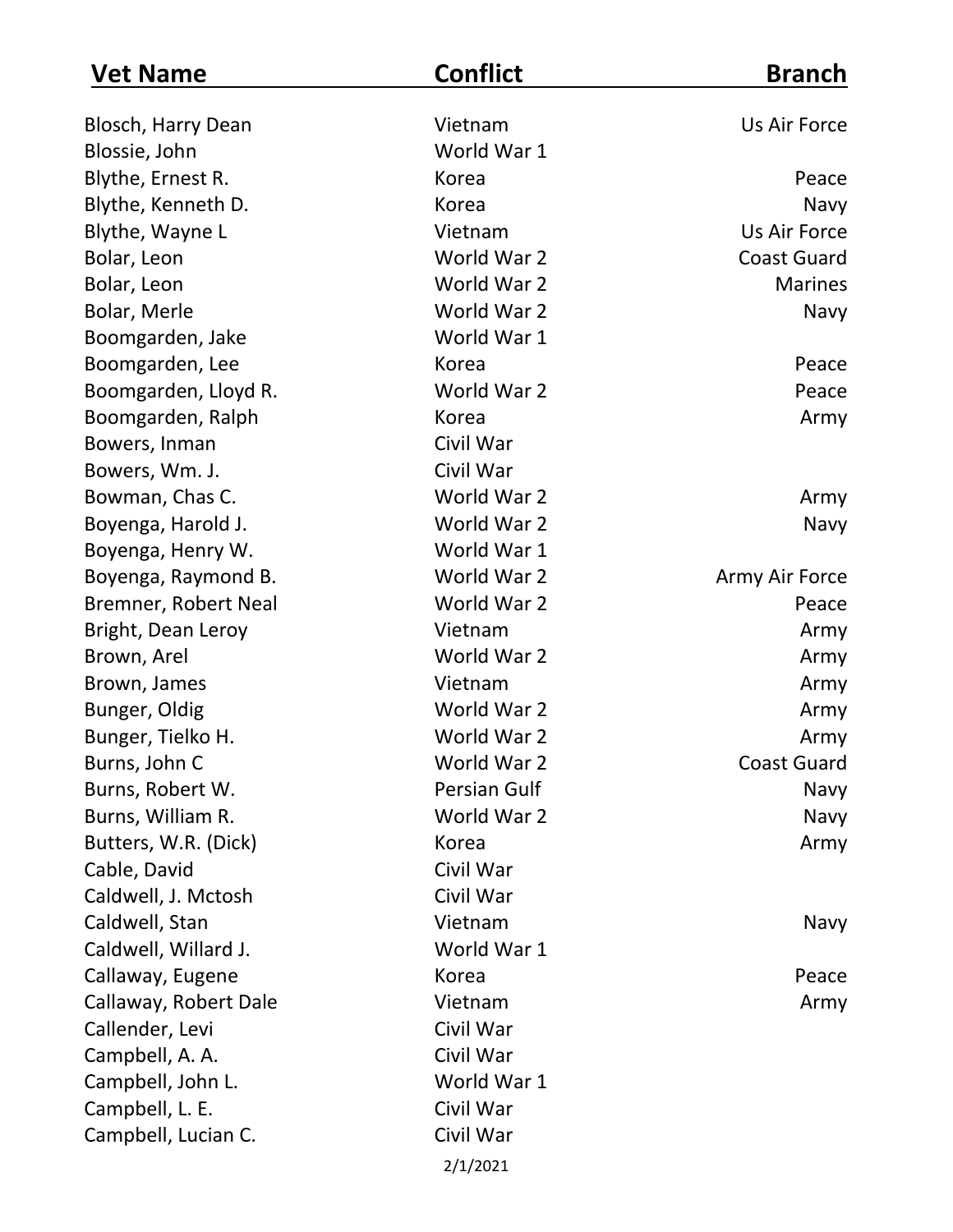| <b>Vet Name</b>       | <b>Conflict</b>     | <b>Branch</b>           |
|-----------------------|---------------------|-------------------------|
| Cantonwine, George D. | Civil War           |                         |
| Carlson, Dale         | World War 2         | Army                    |
| Carragher, Ella Mae   | World War 2         | <b>Nurses</b>           |
| Carroll, Joseph E.    | World War 2         | Army                    |
| Cervetti, Franklin H. | Vietnam             | Us Air Force            |
| Chaney, Theodore R.   | Korea               | Us Air Force            |
| Claassen, Craig       | Vietnam             | Navy                    |
| Clarke, Gregory J     | Kosovo-Bosnia       | Navy                    |
| Clemons, Woodrow W.   | World War 2         | Army                    |
| Cooms, Eugene C.      | Civil War           |                         |
| Cooper, Marvin John   | World War 2         | <b>Merchant Marines</b> |
| Cramer, John L.       | World War 2         | Army                    |
| Cretin, Harry George  | Korea               | <b>Marines</b>          |
| Cretin, Henry D.      | World War 1         |                         |
| Cretin, Lawrence Lee  | <b>Persian Gulf</b> | <b>Marines</b>          |
| Cretin, Ray C.        | World War 1         |                         |
| Crosser, Dean M.      | World War 2         | Army Air Force          |
| Crosser, Ernest T     | World War 2         | Navy                    |
| Crosser, Jack C.      | Korea               | Army                    |
| Curtis, Charles       | Civil War           |                         |
| Daleske, Alfred F.    | World War 1         |                         |
| Daleske, Otto J. H.   | World War 2         | Army                    |
| Daleske, William Jr.  | World War 2         | Army                    |
| De Neui, Robert       | Vietnam             | Navy                    |
| Deike, Elmer H.       | World War 2         | Army                    |
| Deneui, Alle          | World War 2         | Army                    |
| Devries, Keith E.     | Korea               | Peace                   |
| Devries, Richard Lee  | Korea               | Navy                    |
| Diamond, Ray J.       | World War 2         | Army Air Force          |
| Donner, August Jr.    | World War 2         | Army                    |
| Eckel, William F.     | World War 2         | Army                    |
| Eckhoff, Ernest H.    | World War 2         | Army                    |
| Eckhoff, Henry H.     | World War 2         | Army                    |
| Eertmoed, Albert A.   | World War 2         | Army                    |
| Eertmoed, Jan E.      | World War 2         | Army                    |
| Eilders, Ben          | World War 2         | Army                    |
| Eilders, Ray          | World War 2         | Army                    |
| Eilers, Ben J.        | World War 1         |                         |
| Eilers, Robert Dale   | Korea               | Peace                   |
|                       | 2/1/2021            |                         |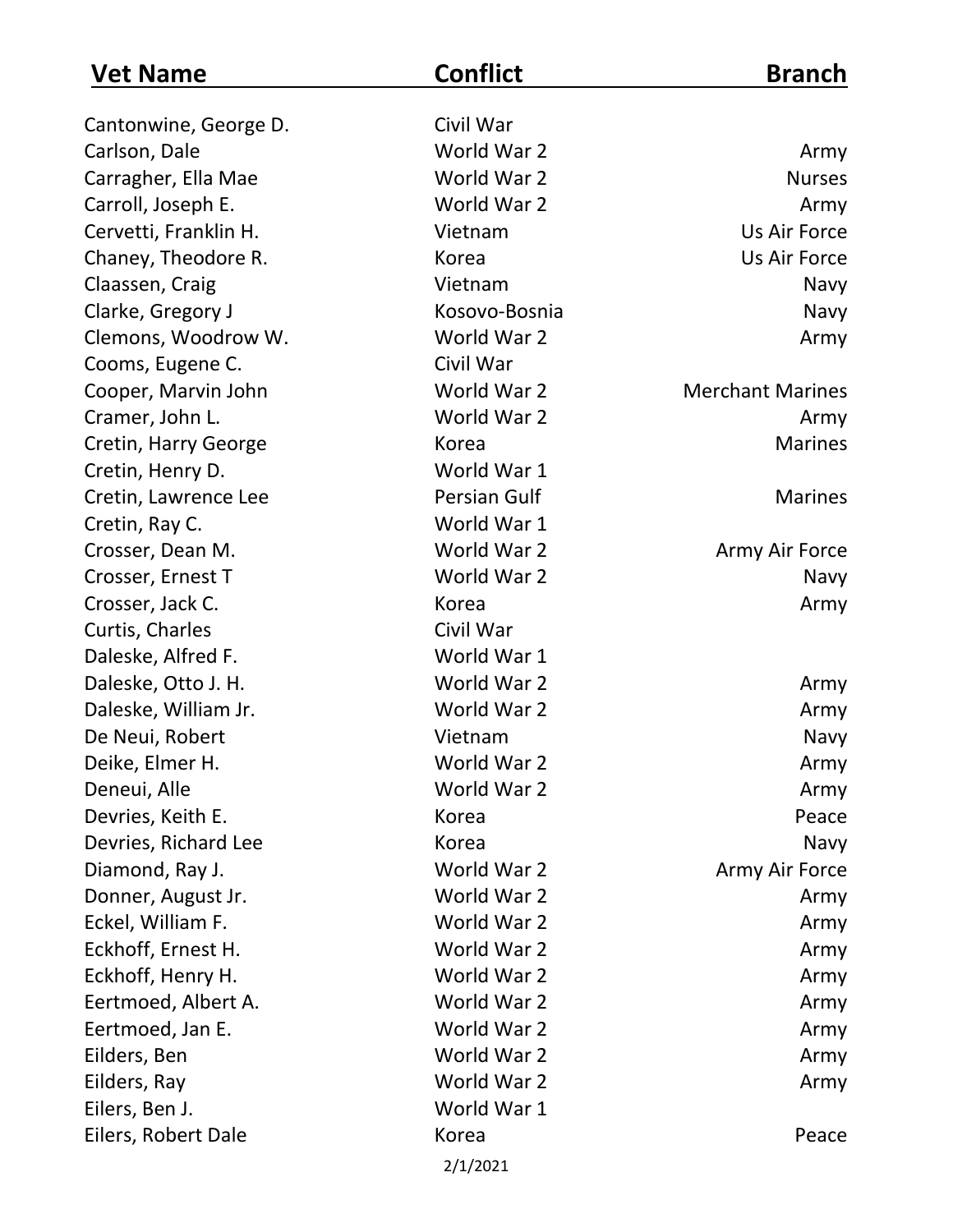| <b>Vet Name</b>       | <b>Conflict</b> | <b>Branch</b>  |
|-----------------------|-----------------|----------------|
| Eilers, Robert J.     | World War 2     | Army           |
| Eiserman, Russell K.  | World War 2     | Navy           |
| Eiten, Dan            | War On Terror   | Us Air Force   |
| Eiten, Harold         | Korea           | Army           |
| Elliott, Robert C.    | World War 2     | Army           |
| Ellis, Andrew M.      | Civil War       |                |
| Ellison, Melvin       | Korea           | Army           |
| Ellison, Millard R.   | World War 2     | Army           |
| Ellison, Milo         | World War 2     | Army           |
| Evans, Walter         | World War 1     |                |
| Farley, John Robert   | Vietnam         | Us Air Force   |
| Finger, Donald        | Korea           | Army           |
| Finger, Michael       | World War 1     |                |
| Finger, Robert Marvin | Korea           | Army           |
| Finster, H.J.         | Civil War       |                |
| Fisher, Arnold Dean   | Vietnam         | Army           |
| Fisher, Frederick     | World War 2     | Army           |
| Fisher, Jon M.        | Vietnam         | Army           |
| Fisher, Julius        | World War 1     |                |
| Fisher, Ronald D      | Korea           | Peace          |
| Fistler, Harold       | World War 2     | Peace - Marine |
| Flick, John           | Civil War       |                |
| Folkerts, George Rex  | Korea           | Army           |
| Folkerts, Harold W.   | World War 2     | Army           |
| Folkerts, Hie G.      | World War 1     |                |
| Folkerts, Hie H.      | World War 1     |                |
| Folkerts, Michael R.  | Vietnam         | Army           |
| Folkerts, Ray         | World War 2     | Army Air Force |
| Folkerts, Robert Dale | Korea           | Navy           |
| Folkerts, Wilbur H.   | World War 1     |                |
| Fosdick, John A.      | Civil War       |                |
| Foster, Francis M.    | Civil War       |                |
| Fouts, Harry G.       | World War 1     |                |
| Freese, Floyd Reuben  | Korea           | Army           |
| Frerichs, Carl E.     | World War 2     | Army           |
| Frerichs, Henry       | World War 1     |                |
| Frerichs, Hilton      | World War 2     | Army Air Force |
| Frerichs, Ivan        | World War 2     | Army           |
| Frerichs, Melvin Jurn | Korea           | Us Air Force   |
|                       | 2/1/2021        |                |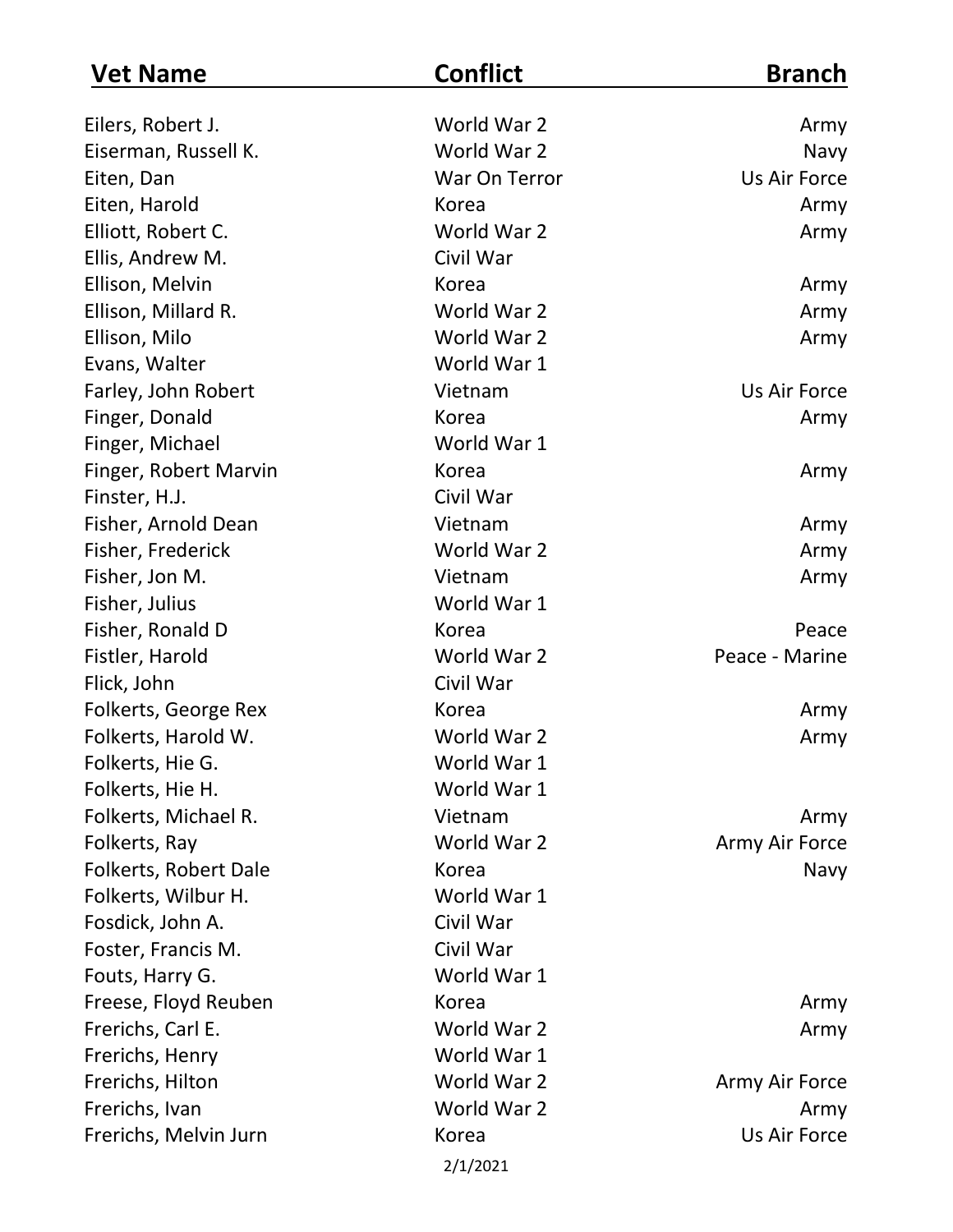| <b>Vet Name</b>        | <b>Conflict</b> | <b>Branch</b>  |
|------------------------|-----------------|----------------|
| Frerichs, Renee D.     | Persian Gulf    | Us Air Force   |
| Frerichs, Wayne George | Vietnam         | Army           |
| Gast, Charles          | World War 2     | Army Air Force |
| Gast, Duane A          | Korea           | Peace          |
| Gast, Elmer            | World War 2     | Army Air Force |
| Gast, Irvin            | World War 2     | Army           |
| Gast, John C.          | World War 1     |                |
| Gast, Roger E.         | World War 2     | Army           |
| Gast, Roger G.         | Vietnam         | Us Air Force   |
| Geerdes, David         | World War 2     | Army           |
| Geerdes, Don           | Vietnam         | Army           |
| Geerdes, Edward G.     | World War 2     | Army           |
| Geerdes, George H.     | World War 1     |                |
| Geerdes, George J.     | World War 2     | Army Air Force |
| Gerdes, David          | World War 2     | Navy           |
| Gilbertson, Royce      | World War 2     | Army           |
| Gordon, James C.       | Civil War       |                |
| Green, Richard I.      | World War 2     | Army           |
| Greenbury, Clayton     | Civil War       |                |
| Grieves, Murry         | World War 2     | Army           |
| H. Brochard, Johnathan | Civil War       |                |
| Hadden, Andrew J.      | Civil War       |                |
| Hadden, Elijah         | Civil War       |                |
| Haley, James B.        | Civil War       |                |
| Hall, John             | Civil War       |                |
| Hansmann, Paul         | Vietnam         | Army           |
| Harms, Elvin           | World War 2     | Army Air Force |
| Harms, George W.       | World War 2     | Army           |
| Harms, John            | Korea           | Army           |
| Harms, John W.         | World War 1     |                |
| Harms, Ralph           | World War 2     | Navy           |
| Harned, Walter         | Civil War       |                |
| Harris, Daniel J.      | World War 1     |                |
| Hartman, Clarence E.   | Vietnam         | Us Air Force   |
| Hartman, Harold        | World War 1     |                |
| Hartman, James L.      | Korea           | Peace          |
| Hartman, John A.       | Vietnam         | Us Air Force   |
| Hartman, Orlo K.       | World War 1     |                |
| Hathaway, Elmer L.     | World War 1     |                |
|                        | 2/1/2021        |                |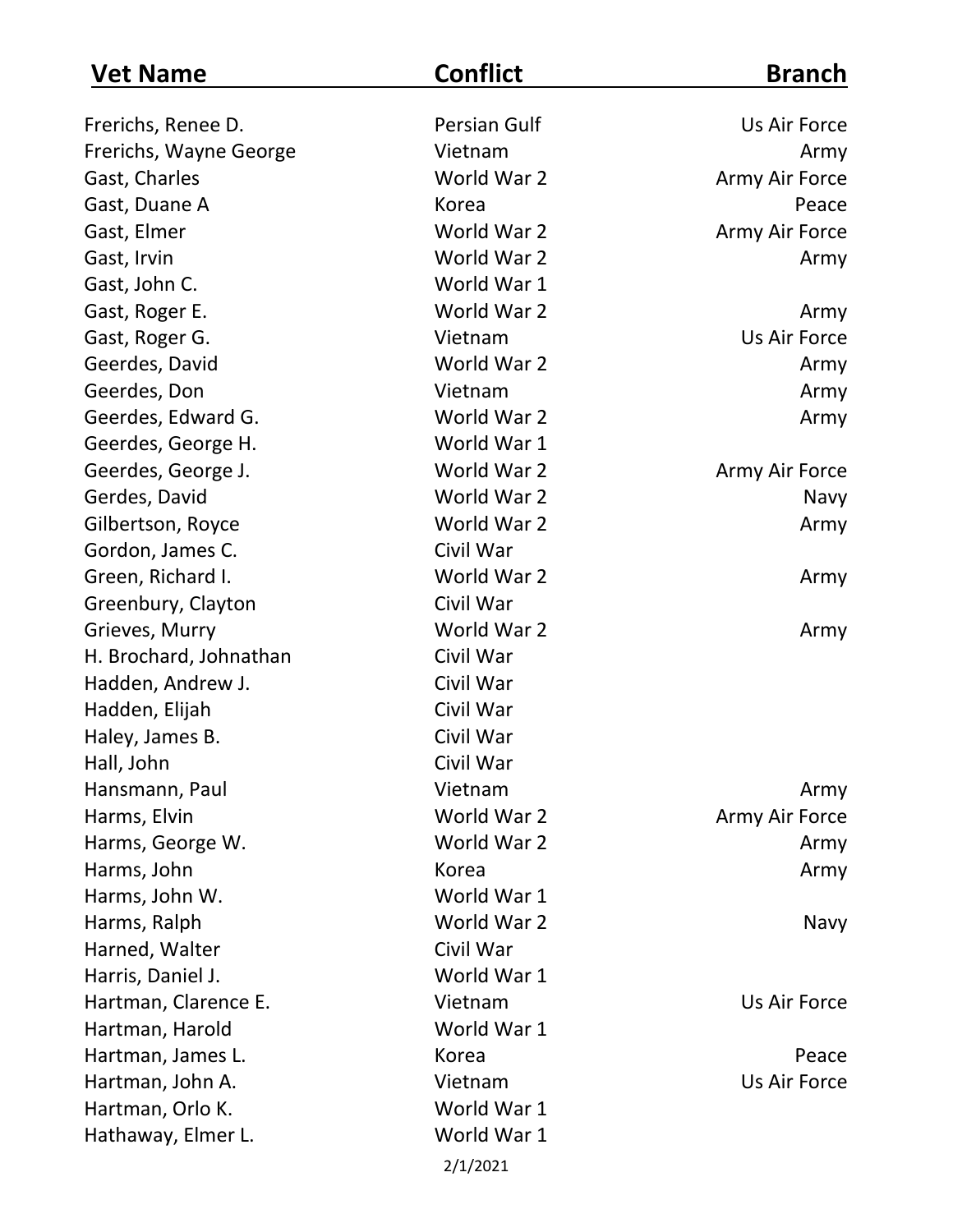| <b>Vet Name</b>        | <b>Conflict</b>     | <b>Branch</b>  |
|------------------------|---------------------|----------------|
| Hathaway, Oliver       | World War 1         |                |
| Havens, Hollis L.      | World War 2         | Navy           |
| Havens, Joseph Edward  | Korea               | Navy           |
| Havens, Lawrence Trent | Vietnam             | Navy           |
| Havens, Robert Eugene  | Vietnam             | Navy           |
| Hayden, Elijah         | Civil War           |                |
| Hayden, Walter         | World War 1         |                |
| Hayden, Warren C.      | World War 1         |                |
| Heard, Calvin James    | World War 2         | Army Air Force |
| Heard, Jonathan Lane   | Vietnam             | <b>Marines</b> |
| Heard, Michael Rex     | Vietnam             | Army           |
| Heard, Rowland G.      | World War 2         | Army           |
| Heard, Russell Rex     | World War 2         | <b>Marines</b> |
| Heard, Susan Jane      | Vietnam             | Army           |
| Heard, Thomas Claude   | Vietnam             | Army           |
| Heckman, Lee Ann       | Vietnam             | Army           |
| Heffelmeier, Harvey H. | World War 2         | Army           |
| Heikens, Donald D.     | Korea               | Peace          |
| Heikens, Douglas K.    | <b>Persian Gulf</b> | Us Air Force   |
| Heikens, Harlan L.     | Korea               | Us Air Force   |
| Heller, Patrick        | Vietnam             | Navy           |
| Hemmen, Jake           | Vietnam             | Army           |
| Hindman, Gerald D.     | World War 2         | Army           |
| Hoekstra, Neil         | World War 2         | Army           |
| Hoekstra, Thomas       | World War 2         | Army           |
| Hoffman, John          | World War 2         | Army           |
| Hoffman, Steven        | Vietnam             | Army           |
| Hogan, William F.      | World War 2         | Navy           |
| Holman, Thomas J.      | Civil War           |                |
| Hoover, Charles F.     | World War 1         |                |
| Hoover, George H.      | World War 1         |                |
| Hoover, Samuel W.      | Civil War           |                |
| Howard, John           | World War 1         |                |
| Hoyt, Hirman           | Mexican War         |                |
| Huisenga, Abe          | World War 2         | Army           |
| Hundertmark, Alvin E.  | World War 2         | Army           |
| Hutchcroft, Randy      | War On Terror       | <b>Marines</b> |
| Hutzel, Clarence E.    | World War 1         |                |
| Hutzel, Lewis          | World War 1         |                |
|                        | 2/1/2021            |                |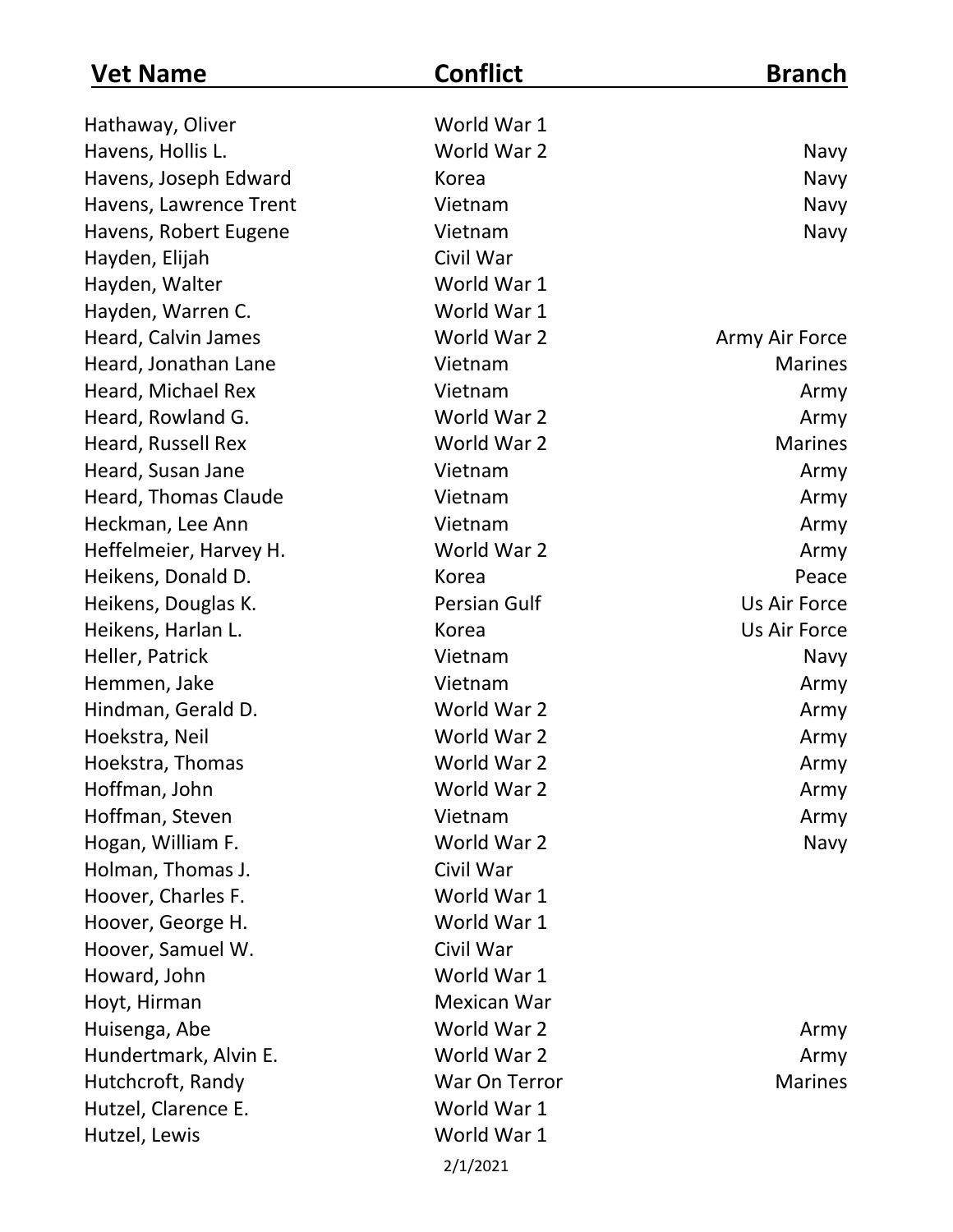| <b>Vet Name</b>        | <b>Conflict</b> | <b>Branch</b>      |
|------------------------|-----------------|--------------------|
| Hutzel, Louis          | Civil War       |                    |
| Ireland, Jonathan      | Civil War       |                    |
| Jackson, Samuel        | Civil War       |                    |
| Janssen, Alfred E.     | World War 2     | Army               |
| Janssen, Claus B.      | World War 1     |                    |
| Jaspers, Abraham A.    | World War 1     |                    |
| Jaspers, Alle V.       | Korea           | Peace              |
| Jaspers, Alvin W.      | World War 2     | Army               |
| Jaspers, Harold Allan  | Korea           | Peace              |
| Jaspers, Ivan Wendell  | Korea           | Peace              |
| Jaspers, John W.       | World War 2     | Army               |
| Johns, Earl            | World War 1     |                    |
| Johnson, Harold B.     | World War 2     | Army               |
| Jordening, David       | Vietnam         | Army               |
| Jutting, Casper C.     | World War 2     | Army               |
| Jutting, William U.    | World War 1     |                    |
| Karsjens, Lester C.    | World War 2     | Army               |
| Karsjens, Raymond      | World War 1     |                    |
| Karsjens, Russell E.   | World War 2     | Army Air Force     |
| Kellum, Moses          | Civil War       |                    |
| Kies, Eugene Donald    | Vietnam         | Army               |
| Kiger, John Harrel Jr. | Korea           | Army               |
| Kjormoe, Richard       | Korea           | Peace              |
| Klatt, Chester         | World War 2     | Army               |
| Klatt, Gary            | Vietnam         | Us Air Force       |
| Klatt, Robert          | World War 2     | Army Air Force     |
| Klettke, Arthur C.     | World War 2     | <b>Coast Guard</b> |
| Klettke, Arthur C.     | World War 2     | <b>Marines</b>     |
| Klettke, Fred          | World War 2     | Army               |
| Knight, Jesse          | Korea           | Us Air Force       |
| Kolthoff, Amos         | World War 2     | Navy               |
| Kolthoff, Elmer        | World War 2     | Army               |
| Kolthoff, Ted          | Korea           | <b>Marines</b>     |
| Kolthoff, Wallace      | Korea           | Army               |
| Kosanke, Melvin        | World War 2     | Army Air Force     |
| Kramer, Gerhardt D.    | World War 2     | Army               |
| Kramer, Kenneth C.     | World War 2     | Army Air Force     |
| Kramer, Lester I.      | World War 2     | Army               |
| Krause, Gordon Dale    | World War 2     | Army Air Force     |
|                        | 2/1/2021        |                    |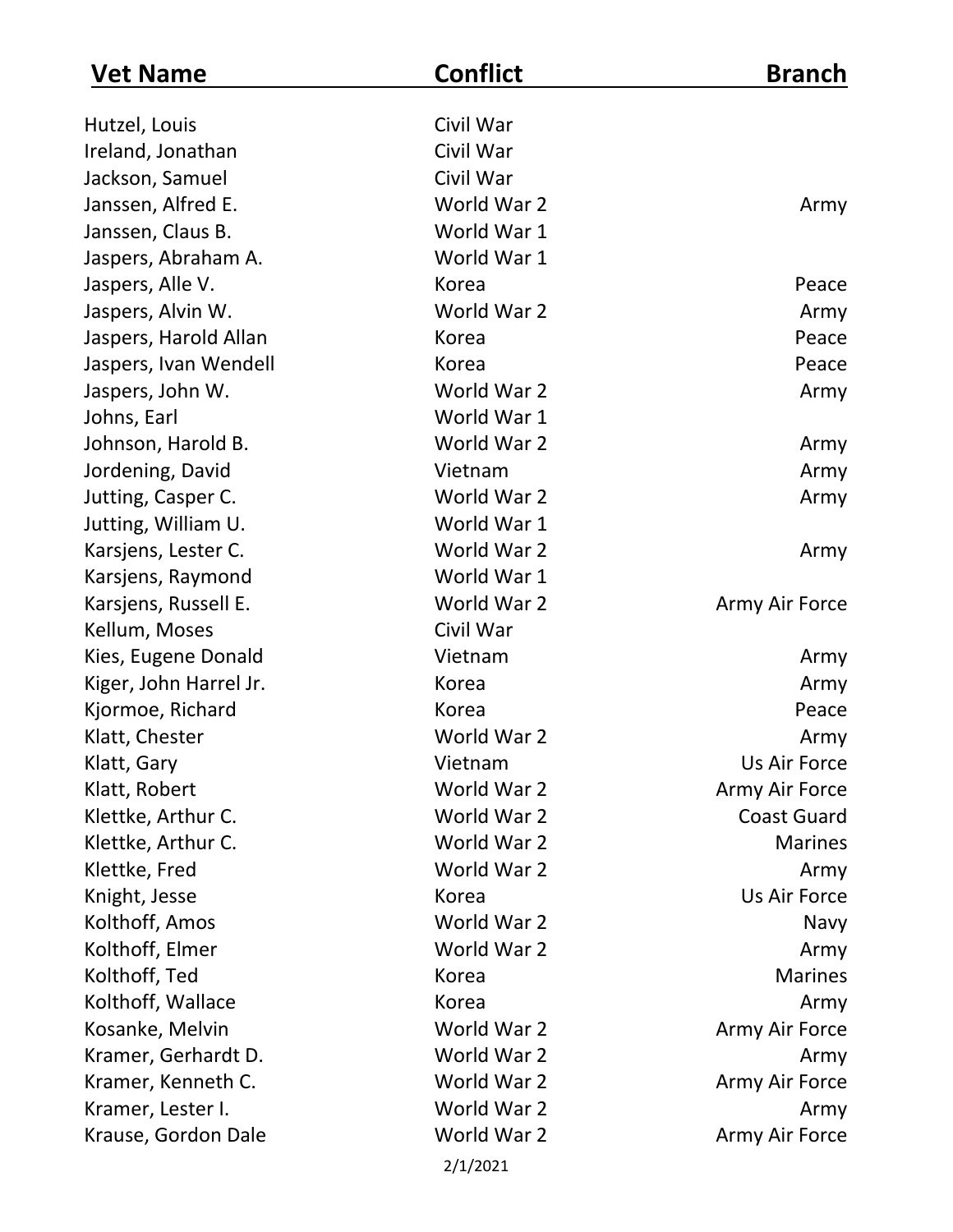| <b>Vet Name</b>         | <b>Conflict</b> | <b>Branch</b>  |
|-------------------------|-----------------|----------------|
| Kruse, Andrew           | World War 2     | Army           |
| Kruse, Arnold D.        | Korea           | Peace          |
| Kruse, Calvin           | World War 2     | Army           |
| Kruse, Curt             | Vietnam         | Us Air Force   |
| Kruse, Dwayne           | Korea           | Us Air Force   |
| Kruse, Ernest H.        | World War 2     | Navy           |
| Kruse, Martin H.        | World War 2     | Army           |
| Kruse, Paul A           | World War 2     | Army           |
| Kuster, Nicholas        | Civil War       |                |
| Lahm, John Nicholas     | World War 2     | Navy           |
| Lamb, Carrol E.         | World War 2     | Army           |
| Lamb, Daniels.          | World War 1     |                |
| Lamb, Orville Ray       | World War 2     | Navy           |
| Lambert, Warren         | World War 1     |                |
| Lane, Charles           | Civil War       |                |
| Lane, Zehhaniah         | Civil War       |                |
| Lawler, James R.        | Vietnam         | Army           |
| Lawler, Joseph          | Vietnam         | <b>Marines</b> |
| Lawler, Myron P.        | Vietnam         | <b>Marines</b> |
| Lawler, Patrick M.      | Vietnam         | Army           |
| Leverton, David William | Vietnam         | Navy           |
| Leverton, George        | War On Terror   | Army/Navy      |
| Lippert, Harrison J.    | War On Terror   | Us Air Force   |
| Loomas, Levi W.         | Civil War       |                |
| Lui Ken, George A.      | Vietnam         | Navy           |
| Lui Ken, John B.        | World War 1     |                |
| Luiken, Arnold Dean     | Vietnam         | Army           |
| Luiken, Carl            | World War 2     | Army           |
| Luiken, Chas. A.        | World War 2     | Army Air Force |
| Luiken, Donald Gene     | Korea           | Peace          |
| Luiken, Evelyn          | World War 2     | Army Air Force |
| Luiken, Harris Dean     | Korea           | Army           |
| Luiken, Harry Cramer    | World War 2     | Navy           |
| Luiken, Norman Anthony  | Korea           | Peace          |
| Luiken, Ronald          | Vietnam         | Navy           |
| Luse, Carey Army        | War On Terror   | Army           |
| Luse, Sean Army         | War On Terror   | Army           |
| Madden, Aaron F.        | World War 1     |                |
| Mann, Jesse             | World War 2     | Army           |
|                         | 2/1/2021        |                |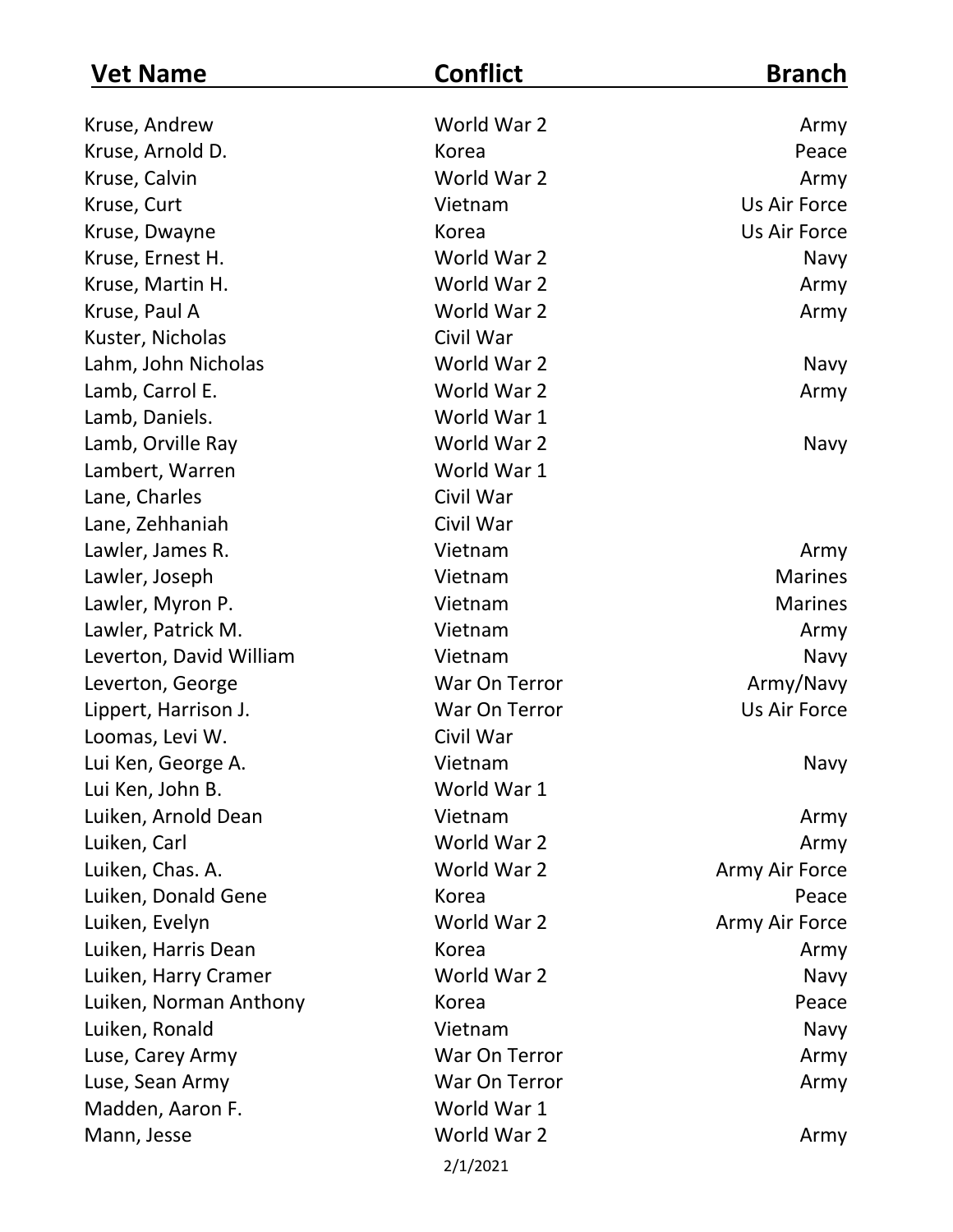| <b>Vet Name</b>         | <b>Conflict</b>    | <b>Branch</b>           |
|-------------------------|--------------------|-------------------------|
| Manning, Merl D.        | Korea              | Army                    |
| Marken, Miriam B. Baker | World War 2        | <b>Nurses</b>           |
| Maronn, Emil            | World War 2        | Army                    |
| Martin, Benjamin F.     | Civil War          |                         |
| Martin, Samual S.       | Civil War          |                         |
| Mason, Clarence H.      | World War 1        |                         |
| Mc Intosh, William W.   | Civil War          |                         |
| Mc Martin, Frank        | World War 2        | Navy                    |
| Mc Pherson, William G.  | Civil War          |                         |
| Mcdonald. Wilbur J.     | World War 2        | Army Air Force          |
| Meints, Charles L.      | World War 1        |                         |
| <b>Merchant Marines</b> | World War 2        | <b>Merchant Marines</b> |
| Meyer, Clarence         | World War 2        | Army                    |
| Meyer, Donna Mae        | World War 2        | Army                    |
| Meyer, Edward           | World War 2        | Army                    |
| Meyer, Harley           | World War 2        | Army Air Force          |
| Miller, Bertram         | World War 1        |                         |
| Miller, Donald R.       | Korea              | Peace                   |
| Miller, George W.       | Civil War          |                         |
| Miller, James D.        | Korea              | Us Air Force            |
| Miller, Ronald          | Vietnam            | <b>Marines</b>          |
| Miller, Seede J.        | World War 1        |                         |
| Millslagle, Andrew      | <b>War Of 1812</b> |                         |
| Millslagle, Robert      | Civil War          |                         |
| Millslagle, Thomas      | Civil War          |                         |
| Minchan, Mathesa        | Civil War          |                         |
| Montgomery, Darrell R.  | Korea              | Army                    |
| Moore, James A.         | Vietnam            | Navy                    |
| Moore, John E.          | Vietnam            | Army                    |
| Moore, William P.       | World War 1        |                         |
| Morgan, Albert L.       | Civil War          |                         |
| Morse, D.B.             | Civil War          |                         |
| Morse, Fallis F.        | World War 2        | Army                    |
| Nassen, Henry           | Civil War          |                         |
| Nederhoff, Melvin J.    | Korea              | Peace                   |
| Newby, John             | Vietnam            | Army                    |
| Newby, Roland           | World War 2        | Army                    |
| Oakes, Amor V.          | World War 2        | Army                    |
| Oliviera, John          | Vietnam            | Army                    |
|                         | 2/1/2021           |                         |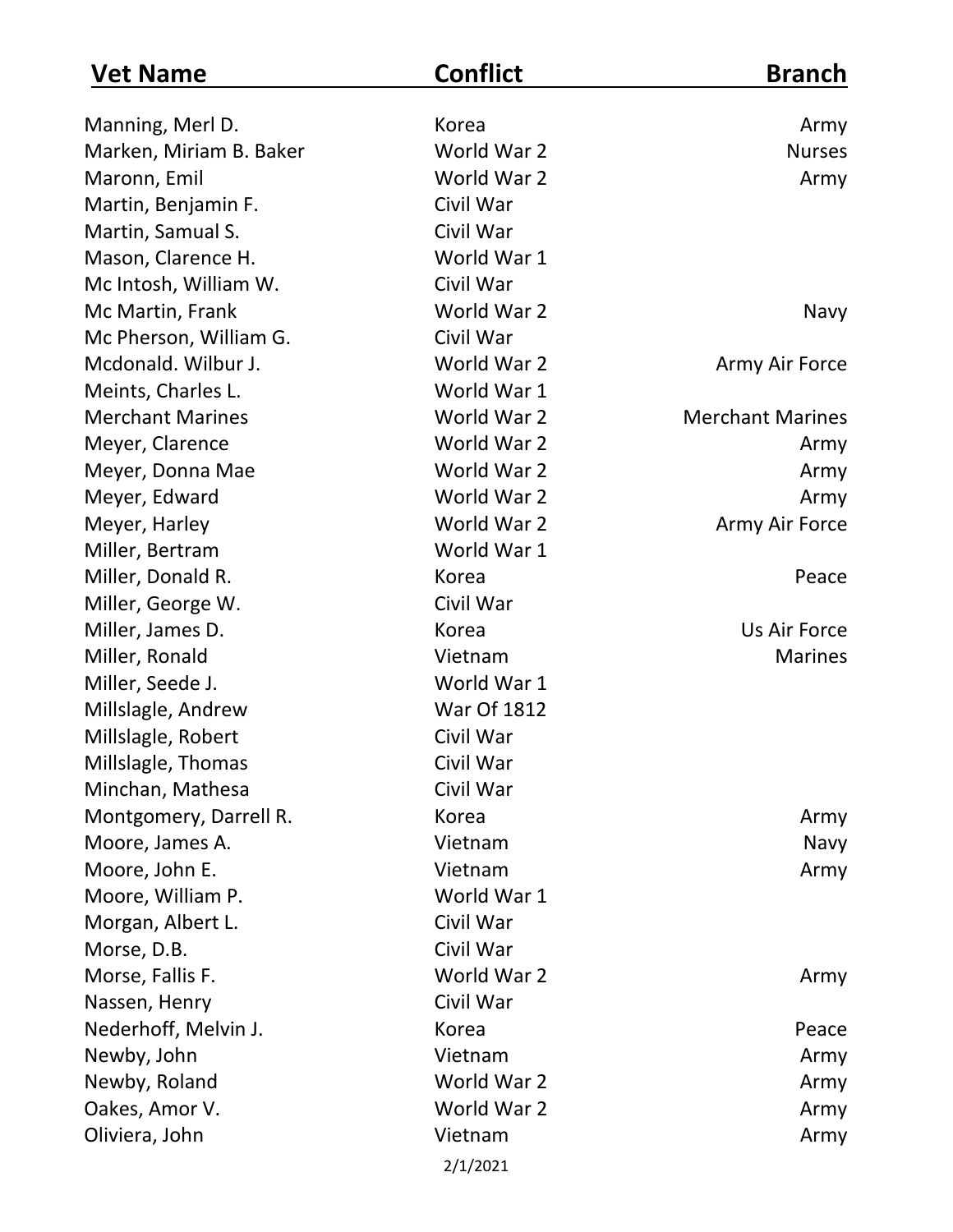| <b>Vet Name</b>         | <b>Conflict</b>     | <b>Branch</b>  |
|-------------------------|---------------------|----------------|
| Park, Asher W.          | Civil War           |                |
| Parrish, William G.     | Civil War           |                |
| Peck, Earnest Orville   | World War 1         |                |
| Pekarek, Tom            | Vietnam             | Army           |
| Penelerick, Betty Grace | World War 2         | <b>Marines</b> |
| Penelerick, Harold A    | World War 2         | <b>Marines</b> |
| Perkins, Melvin W.      | World War 2         | Army           |
| Perry, Clint R.         | War On Terror       | Us Air Force   |
| Persons, Donald D.      | Korea               | Army           |
| Persons, Harold Jr.     | World War 2         | Army           |
| Persons, Robert D.      | Korea               | Peace          |
| Pickering, Luke         | War On Terror       | <b>Marines</b> |
| Pierson, Helge Wendell  | World War 2         | Navy           |
| Pierson, John G.        | World War 2         | Army           |
| Pierson, Ron            | Vietnam             | Army           |
| Pieter, Geo. Garfield   | World War 1         |                |
| Pieters, Lee            | Korea               | Peace          |
| Pixler, Gordon          | Vietnam             | Us Air Force   |
| Pixler, Harry V.        | World War 2         | Army           |
| Platts, Vincent         | World War 2         | Army           |
| Potgeter, George        | World War 1         |                |
| Potgeter, John          | World War 1         |                |
| Potgieter, James A      | Korea               | Us Air Force   |
| Potthoff, Raymond F.    | World War 2         | Army           |
| Prescott, Clayton A.    | World War 2         | Army           |
| Prescott, Don Fredrick  | <b>Persian Gulf</b> | Army           |
| Prescott, William C.    | Vietnam             | Army           |
| Price, Charles E.       | World War 2         | Navy           |
| Price, Clarence         | World War 2         | Army           |
| Price, Harvey L.        | Korea               | Army           |
| Primus, Benjamin        | World War 2         | Army           |
| Primus, Claus G.        | World War 2         | Army           |
| Primus, Herman          | World War 2         | Army           |
| Primus, Paul Claude     | World War 2         | Navy           |
| Primus, William         | World War 1         |                |
| Quiggle, John S.        | Civil War           |                |
| Rainsbarger, Eugene     | World War 2         | Army           |
| Rainsbarger, George     | Vietnam             | Navy           |
| Ray, Charles J.         | World War 2         | Army           |
|                         | 2/1/2021            |                |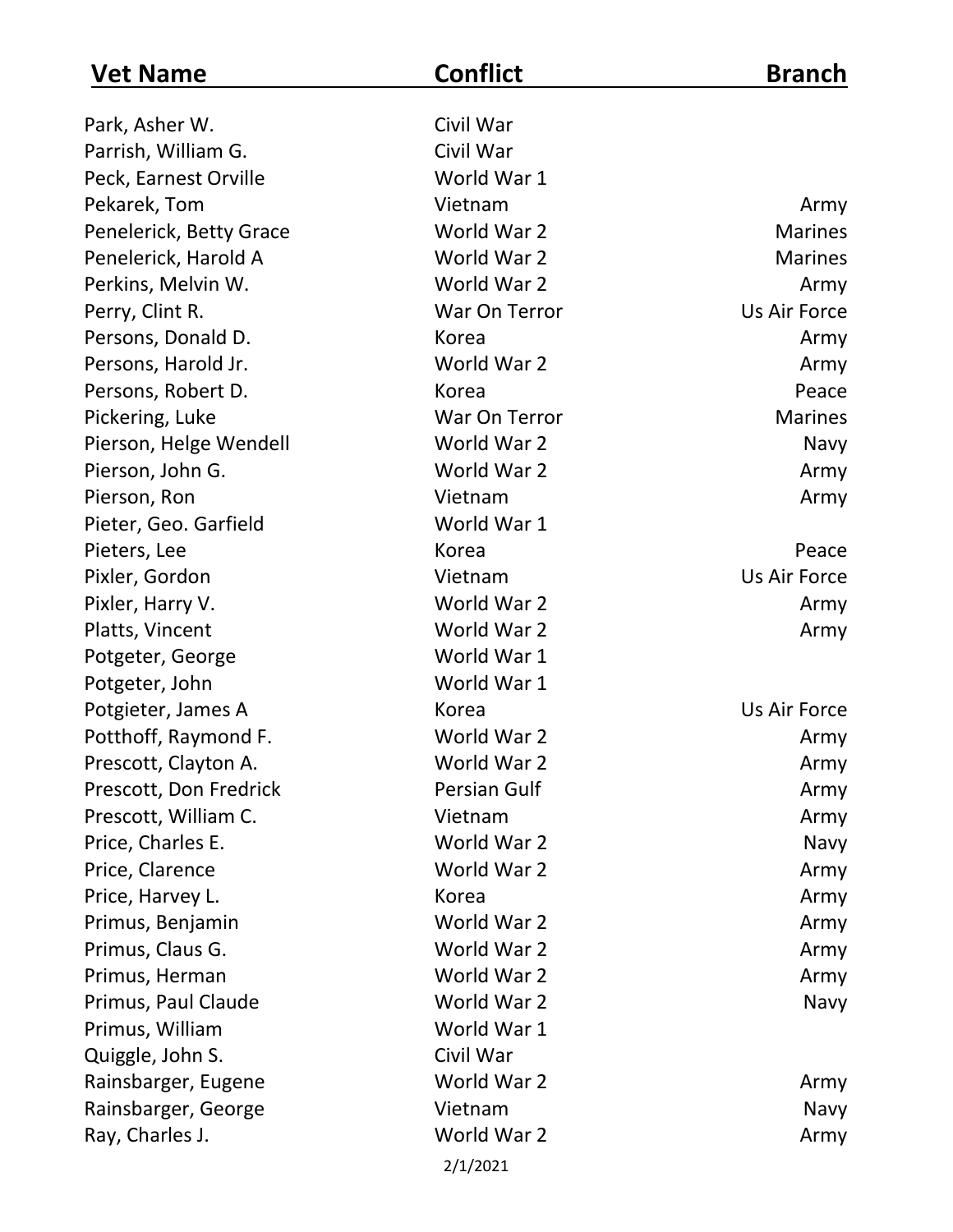| <b>Vet Name</b>          | <b>Conflict</b> | <b>Branch</b>      |
|--------------------------|-----------------|--------------------|
| Raymond, Walter I.       | World War 2     | Army               |
| Readout, Clifford        | World War 2     | Army Air Force     |
| Readout, Ervin W.        | World War 2     | Army               |
| Reagan, Ray R.           | World War 2     | Navy               |
| Reed, Ernest             | World War 2     | Army               |
| Reed, James              | Civil War       |                    |
| Rhoads, Don M.           | World War 2     | Army Air Force     |
| Rhodes, D.F.             | Civil War       |                    |
| Riley, Thomas J.         | Civil War       |                    |
| Rindells, Simon          | World War 2     | Army               |
| Roberts, Joseph          | Civil War       |                    |
| Robinson, Harry G.       | World War 1     |                    |
| Roelfsema, Robert        | Korea           | Navy               |
| Rogers, Ezra D.          | Civil War       |                    |
| Root, Frank E.           | Civil War       |                    |
| Rosburg, Merylyn D.      | Korea           | Peace              |
| Rose, Donald C.          | Vietnam         | Army               |
| Rose, Henry              | World War 1     |                    |
| Rose, Henry Martin       | World War 2     | Navy               |
| Rose, James              | Vietnam         | Army               |
| Rose, John Frederick     | World War 2     | Navy               |
| Rose, Richard John       | Korea           | Army               |
| Rowen, Sophia Potgeter   | World War 1     |                    |
| Royal, James W.          | Civil War       |                    |
| Ruby, Charles            | World War 2     | <b>Coast Guard</b> |
| Ruby, Elmer "Duke"       | World War 2     |                    |
| Ruby, Gene Hoover.       | Korea           | Us Air Force       |
| Ruby, James Curtis       | World War 2     | Navy               |
| Ruby, Laurie Pingel      | Vietnam         | Army               |
| Rumbaugh, G. W.          | Civil War       |                    |
| Ruppelt, Edward A.       | World War 1     |                    |
| Ruppelt, Ellis Christian | World War 1     |                    |
| Ruppelt, Ernest W.       | World War 1     |                    |
| Ruppelt, Gustave Herman  | World War 1     |                    |
| Ruppelt, Herman Gustave  | World War 1     |                    |
| Ruppelt, Herman R.       | World War 2     | Army               |
| Sapp, Henry G.           | World War 1     |                    |
| Sapp, Mary               | Vietnam         | Army               |
| Schallau, Irvin          | World War 2     | Navy               |
|                          | 2/1/2021        |                    |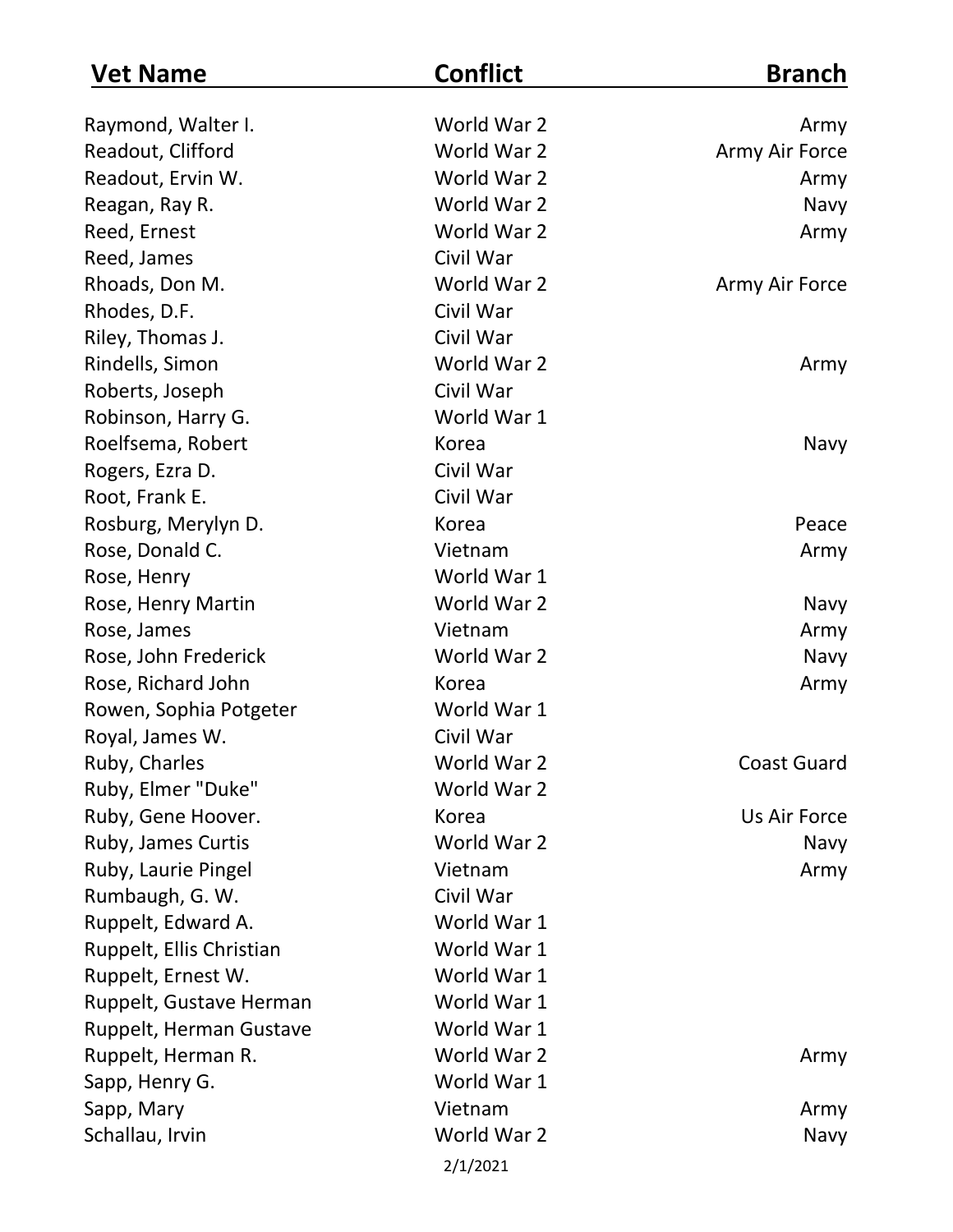| <b>Vet Name</b>         | <b>Conflict</b> | <b>Branch</b>  |
|-------------------------|-----------------|----------------|
| Schallau, Irvin F.      | Korea           | Navy           |
| Schweertman. Trienes    | World War 2     | Army           |
| Schwitters, David F.    | World War 2     | Navy           |
| Schwitters, Paul M.     | World War 2     | Navy           |
| Sefton, William M.      | Civil War       |                |
| Shaner, Clarence D.     | World War 1     |                |
| Shaner, Milo K.         | World War 2     | Army           |
| Sharpshair, Clifford F. | World War 2     | Army           |
| Sharpshair, James D.    | World War 2     | Navy           |
| Sharpshair, Richard N.  | World War 2     | Army           |
| Sharpshair, Russell M.  | World War 2     | Army           |
| Sharpshair, William R.  | World War 2     | Army           |
| Siems, John             | World War 2     | Army           |
| Sikes, Gilmore Lewis    | Korea           | Us Air Force   |
| Simester, Lloyd A.      | World War 2     | Navy           |
| Smalldridge, Merle M.   | World War 1     |                |
| Smit, Harlan            | World War 2     | Army           |
| Smith, Andrew           | Civil War       |                |
| Smith, Enna             | Civil War       |                |
| Smith, Mason 0.         | Civil War       |                |
| Smith, Warren H.        | World War 1     |                |
| Snapp, Merton           | World War 2     | Navy           |
| Snittjer, Jack R.       | Vietnam         | Navy           |
| Spencer, Georges.       | Civil War       |                |
| Springer, Douglas D.    | Vietnam         | <b>Marines</b> |
| Starr, Warren           | World War 1     |                |
| Stone, Marvin C.        | Korea           | Peace          |
| Struck, Clarence H.     | World War 2     | Army           |
| Stull, Dale Marvin      | Korea           | Army           |
| Stupp, Clayton Corydon  | Vietnam         | Army           |
| Stupp, Earl             | World War 2     | Army Air Force |
| Stupp, Lindsay          | War On Terror   | Army           |
| Stupp, Ryan             | War On Terror   | Army           |
| Stutzman, John R.       | World War 1     |                |
| Stutzman, John W.       | Korea           | Us Air Force   |
| Summer, Jared W.        | Civil War       |                |
| Surls, Anthony W.       | Civil War       |                |
| Sword, Lloyd B.         | World War 2     | Army           |
| Taber, Chester          | World War 2     | <b>Marines</b> |
|                         | 2/1/2021        |                |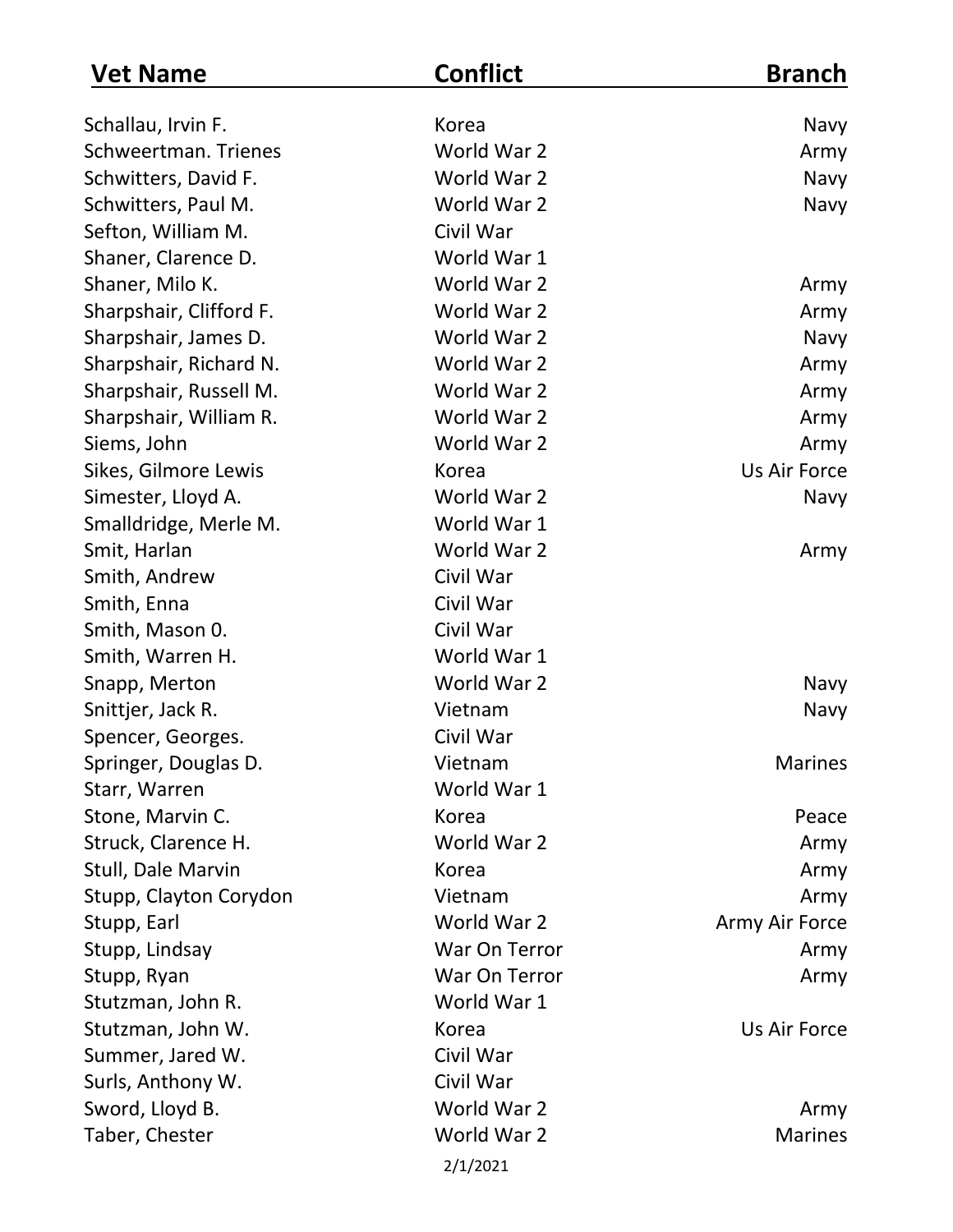| <b>Vet Name</b>           | <b>Conflict</b>         | <b>Branch</b>           |
|---------------------------|-------------------------|-------------------------|
| Taffinder, David W.       | World War 2             | <b>Marines</b>          |
| Taffinder, Harry R.       | World War 2             | <b>Marines</b>          |
| Taylor, Glenn             | World War 2             | Army                    |
| Tempel, Paul Frederick    | Korea                   | Army                    |
| Thayer, Roy Alvin         | World War 2             | Army                    |
| Tholen, Charles W. (Bill) | World War 2             | Army                    |
| Thoms, Norman Keith       | Vietnam                 | Army                    |
| Thygesen, Tommy           | <b>Persian Gulf</b>     | Us Air Force            |
| Trende, Bert 0.           | World War 1             |                         |
| Trende, Bert Owen         | World War 2             | Navy                    |
| Trittien, Joe             | World War 2             | Army                    |
| Trout, Willard            | World War 2             | Army                    |
| Truesdale, Warren T.      | Vietnam                 | Army                    |
| Turner, Daniel Webster    | Civil War               |                         |
| Van Dornum, Russell E.    | World War 2             | <b>Merchant Marines</b> |
| Van Heiden, Richard       | Vietnam                 | Army                    |
| Van Hove, Ben             | Korea                   | Peace                   |
| Van Note, W.R.            | Civil War               |                         |
| Van Zandt, Benjamin       | World War 1             |                         |
| Vande Voort, Gilbert G.   | Civil War               |                         |
| Vanhove, John             | Vietnam                 | Army                    |
| Vanlengen, Craig Allan    | Vietnam                 | Army                    |
| Veld, Eldon Dean          | Korea                   | Army                    |
| Veld, Jacob               | World War 1             |                         |
| Vietor, Morrie            | World War 2             | Navy                    |
| Vietor, Quenton           | World War 2             | Navy                    |
| Vietor, Robert            | World War 2             | <b>Merchant Marines</b> |
| Vietor, Warren            | World War 2             | Navy                    |
| Voiles, Charles T.        | Civil War               |                         |
| Voiles, John N.           | Civil War               |                         |
| Volk, Ralph S.            | World War 2             | Army                    |
| Voll, Rudolph H           | World War 2             | Army                    |
| Walters, Joseph Army      | War On Terror           | Army                    |
| Wardwell, Reuben S.       | Civil War               |                         |
| Weichers, Gordon          | Vietnam                 | Army                    |
| Welch, Irvin              | Civil War               |                         |
| Wickham, Asahel M         | Mexican War & Civil War |                         |
| Wickham, Clarence E.      | World War 2             | Army                    |
| Wickham, Earl Clinton     | World War 1             |                         |
|                           | 2/1/2021                |                         |